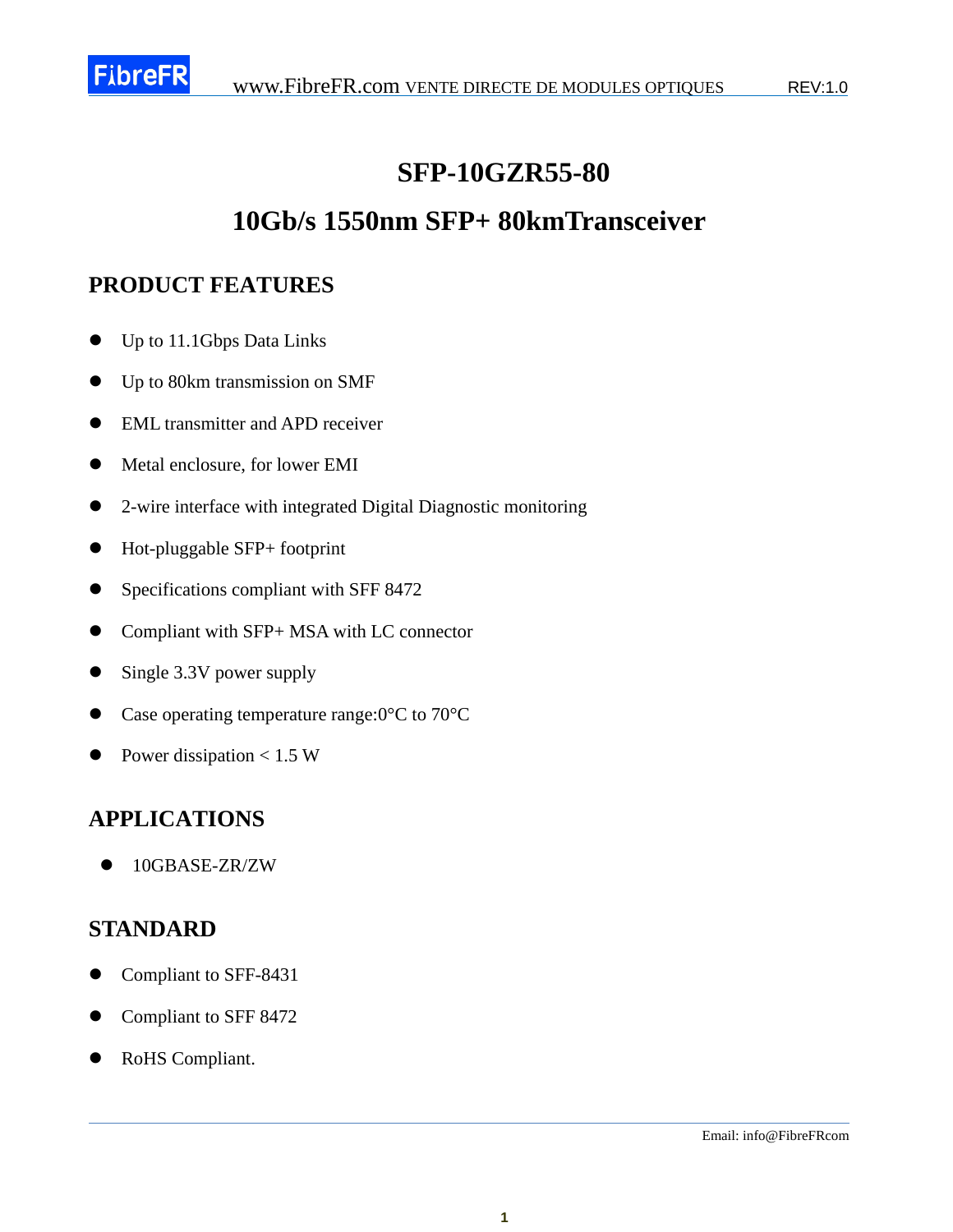### **PRODUCT DESCRIPTION**

FibreFR-X's SFP+ transceiver SFP-10GZR55-80 is designed for use in 10-Gigabit Ethernet links up to 80km over single mode fiber. The module consists of 1550 EML Laser, APD and Preamplifier in a high-integrated optical sub-assembly. Digital diagnostics functions are available via a 2-wire serial interface, as specified in SFF8472. The module data link up to 80km in 9/125um single mode fiber.

### **I. Absolute Maximum Ratings**

| <b>Parameter</b>            | <b>Symbol</b> | Min.      | Typ.                     | Max.      | Unit        | <b>Note</b> |
|-----------------------------|---------------|-----------|--------------------------|-----------|-------------|-------------|
| <b>Storage Temperature</b>  | <b>Ts</b>     | $-40$     | $\overline{\phantom{a}}$ | 85        | $\mathbf C$ |             |
| Relative Humidity           | <b>RH</b>     |           | -                        | 95        | $\%$        |             |
| <b>Power Supply Voltage</b> | VCC           | $-0.3$    | $\overline{\phantom{a}}$ |           |             |             |
| <b>Signal Input Voltage</b> |               | $Vec-0.3$ | $\overline{\phantom{a}}$ | $Vec+0.3$ |             |             |

### **II. Recommended Operating Conditions**

| <b>Parameter</b>                  | <b>Symbol</b>     | Min. | Typ.                     | Max. | Unit           | <b>Note</b>      |
|-----------------------------------|-------------------|------|--------------------------|------|----------------|------------------|
| <b>Case Operating Temperature</b> | <b>T</b> case     | 0    | $\overline{\phantom{a}}$ | 70   | C              | Without air flow |
| <b>Power Supply Voltage</b>       | <b>VCC</b>        | 3.14 | 3.3                      | 3.47 | V              |                  |
| Power Supply Current              | <b>ICC</b>        | -    |                          | 450  | mA             |                  |
| Data Rate                         | BR                |      | 10.3125                  |      | Gbps           |                  |
| <b>Transmission Distance</b>      | TD                |      | $\overline{\phantom{a}}$ | 80   | km             |                  |
| Coupled fiber                     | Single mode fiber |      |                          |      | $9/125$ um SMF |                  |

### **III. Optical Characteristics**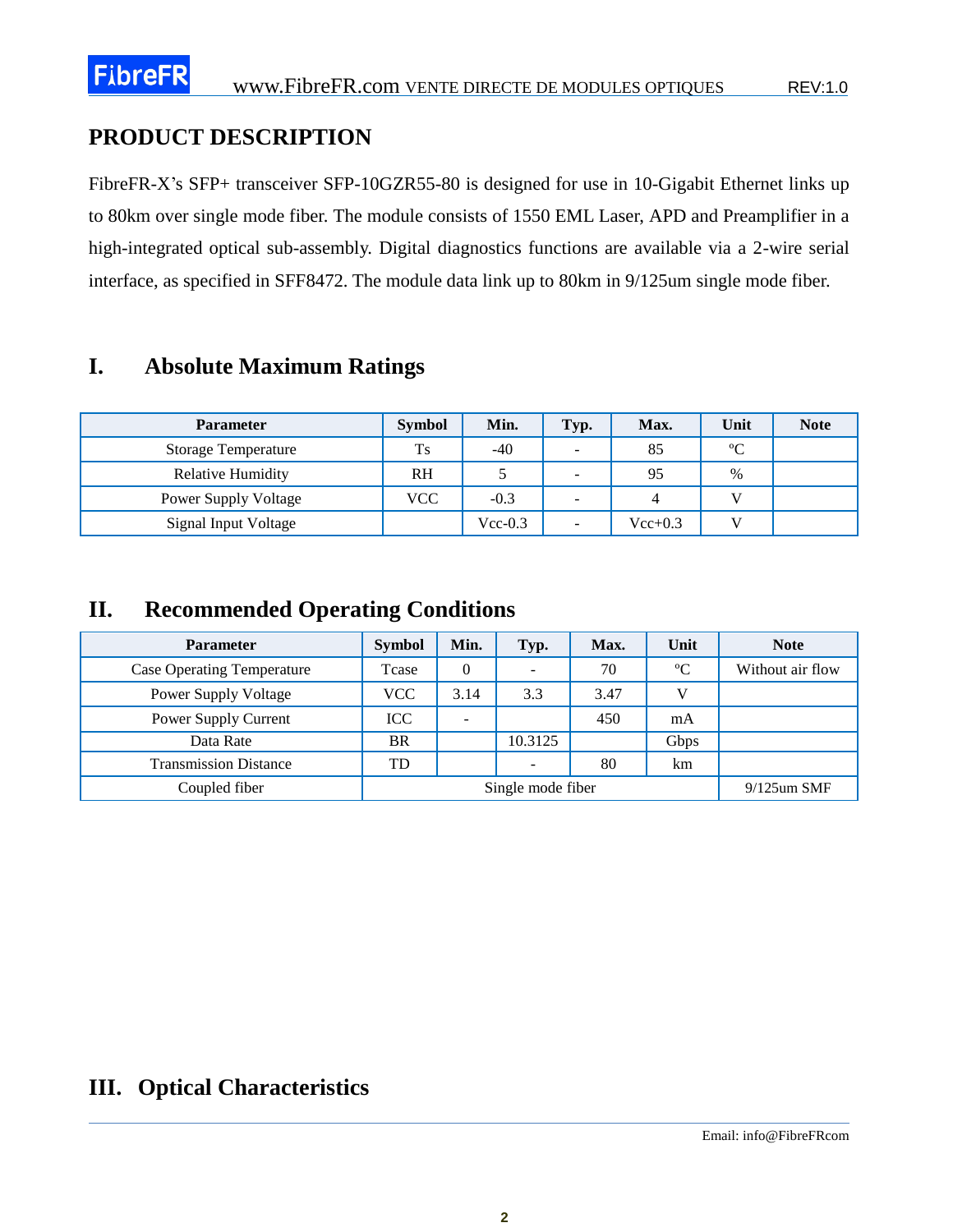

# FIbreFR
WWW.FibreFR.com VENTE DIRECTE DE MODULES OPTIQUES
REV:1.0

| Parameter                                 | <b>Symbol</b>                 | Min.                        | Typ. | Max.           | Unit | <b>Note</b> |
|-------------------------------------------|-------------------------------|-----------------------------|------|----------------|------|-------------|
| <b>Transmitter</b>                        |                               |                             |      |                |      |             |
| Average Launched Power                    | Pout                          | $\boldsymbol{0}$            |      | $\overline{4}$ | dBm  | Note $(1)$  |
| <b>Extinction Ratio</b>                   | ER                            | 6                           |      |                | dB   |             |
| Center Wavelength                         | $\lambda c$                   | 1530                        | 1550 | 1565           | nm   |             |
| Spectrum Band Width (RMS)                 | $\sigma$                      |                             |      | 1.0            | nm   |             |
| <b>SMSR</b>                               |                               | 30                          |      |                | dB   |             |
| <b>Transmitter OFF Output Power</b>       | POff                          |                             |      | $-30$          | dBm  |             |
| <b>Transmitter and Dispersion Penalty</b> | <b>TDP</b>                    |                             |      | 3.0            | dB   |             |
| <b>Output Eye Mask</b>                    |                               | Compliant with IEEE 802.3ae |      |                |      |             |
| Receiver                                  |                               |                             |      |                |      |             |
| Input Optical Wavelength                  | λ                             | 1270                        |      | 1610           | nm   |             |
| <b>Receiver Sensitivity</b>               | Psen                          |                             |      | $-23$          | dBm  | Note $(2)$  |
| Input Saturation Power (Overload)         | Psat                          | $-6$                        |      |                | dBm  |             |
| <b>Receiver Reflectance</b>               | $\mathbf{R}_{_{\mathbf{rx}}}$ |                             |      | $-27$          | dB   |             |
| <b>LOS Detect -Assert Power</b>           | PA                            | $-32$                       |      |                | dBm  |             |
| <b>LOS Detect - Deassert Power</b>        | <b>PD</b>                     |                             |      | $-26$          | dBm  |             |
| LOS Detect Hysteresis                     | <b>PHYS</b>                   | 0.5                         |      |                | dB   |             |

Note:

1. Launched power (avg.) is power coupled into a single mode fiber with master connector. (Before of Life)

2. Measured with conformance test signal for BER = 10^-12.@10.3125Gbps, PRBS=2^31-1,NRZ

### **IV. Electrical Characteristics**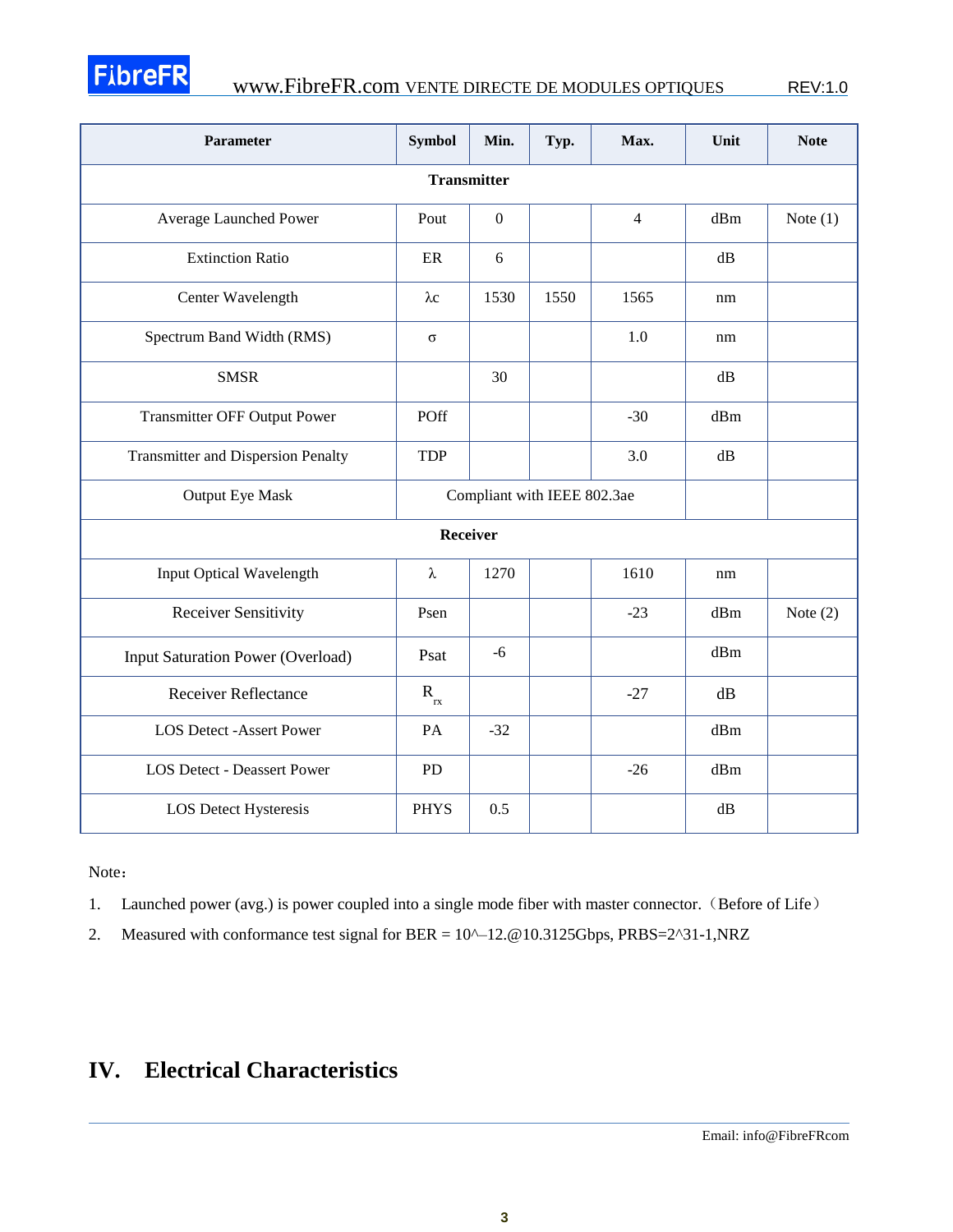#### [www.FibreFR.com](http://www.fibrefr.com/) VENTE DIRECTE DE MODULES OPTIQUES REV:1.0

| <b>Parameter</b>                    | <b>Symbol</b>     | Min       | <b>Typ</b> | <b>Max</b>  | Unit      | <b>NOTE</b>    |
|-------------------------------------|-------------------|-----------|------------|-------------|-----------|----------------|
| <b>Supply Voltage</b>               | Vcc               | 3.14      | 3.3        | 3.46        | V         |                |
| <b>Supply Current</b>               | Icc               |           |            | 450         | mA        |                |
| <b>Transmitter</b>                  |                   |           |            |             |           |                |
| Input differential impedance        | Rin               |           | 100        |             | Ω         | 1              |
| Single ended data input swing       | Vin, pp           | 180       |            | 700         | mV        |                |
| <b>Transmit Disable Voltage</b>     | VD.               | $Vec-1.3$ |            | Vcc         | V         |                |
| <b>Transmit Enable Voltage</b>      | <b>VEN</b>        | Vee       |            | Vee + $0.8$ | V         | $\overline{2}$ |
| <b>Transmit Disable Assert Time</b> |                   |           |            | 10          | <b>us</b> |                |
| <b>Receiver</b>                     |                   |           |            |             |           |                |
| Differential data output swing      | Vout,pp           | 300       |            | 850         | mV        | $\overline{3}$ |
| Data output rise time               | tr                | 28        |            |             | ps        | 4              |
| Data output fall time               | tf                | 28        |            |             | ps        | 4              |
| <b>LOS</b> Fault                    | <b>VLOS</b> fault | $Vec-1.3$ |            | VccHOST     | V         | 5              |
| <b>LOS Normal</b>                   | VLOS norm         | Vee       |            | $Vee+0.8$   | V         | 5              |
| Power Supply Rejection              | <b>PSR</b>        | 100       |            |             | mVpp      | 6              |

#### **Notes:**

- 2. Connected directly to TX data input pins. AC coupled thereafter.
- 3. Or open circuit.
- 4. Into 100 ohms differential termination.
- 5.  $20 80 %$ .
- 6. Loss Of Signal is LVTTL. Logic 0 indicates normal operation; logic 1 indicates no signal detected.

Receiver sensitivity is compliant with power supply sinusoidal modulation of 20 Hz to 1.5 MHz up to specified value applied through the recommended power supply filtering network.

### **V. Pin Description**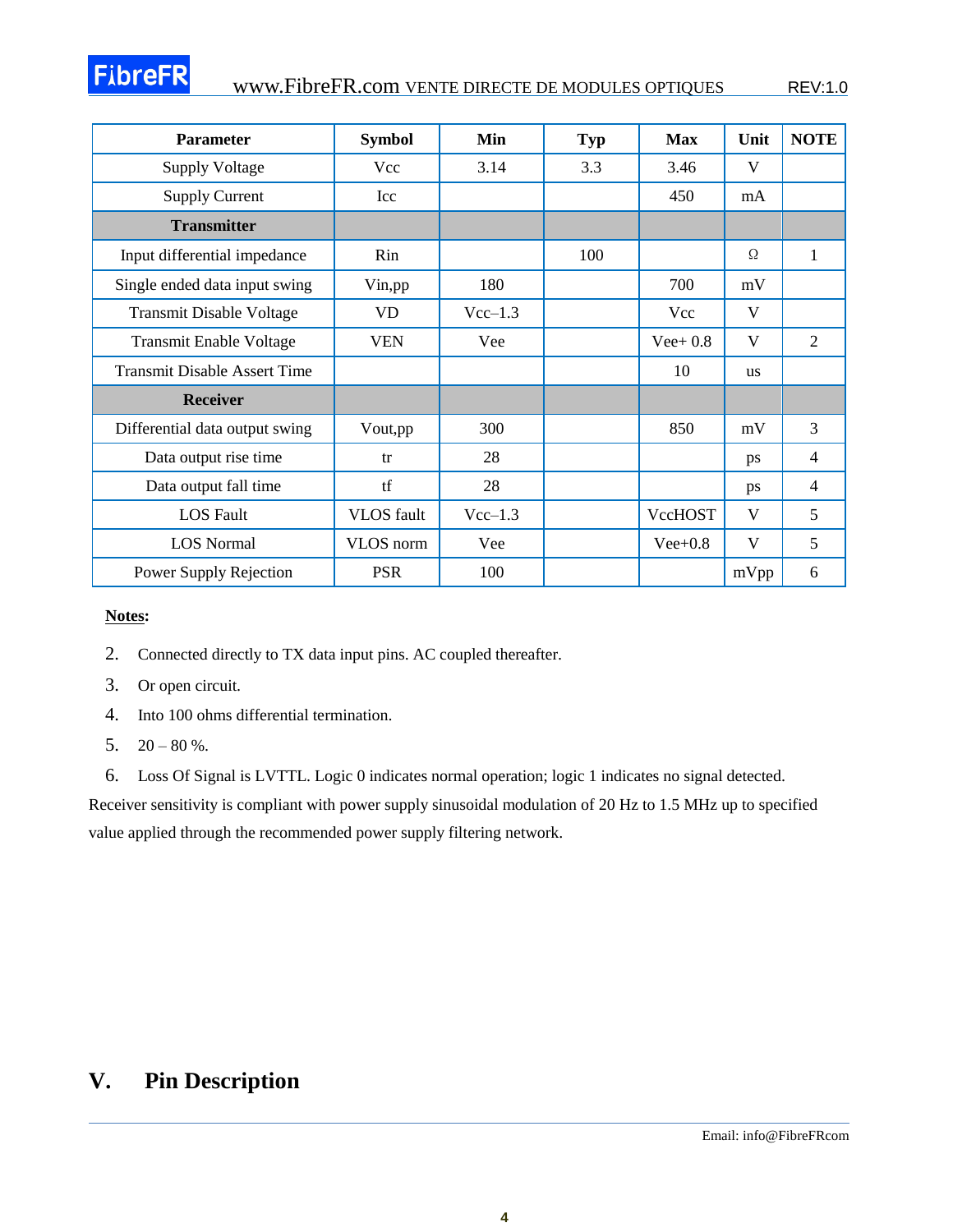

#### **Pin out of Connector Block on Host Board**

| Pin            | <b>Symbol</b>              | <b>NOTE</b><br><b>Name/Description</b>                         |   |  |  |
|----------------|----------------------------|----------------------------------------------------------------|---|--|--|
| 1              | <b>EET</b>                 | Transmitter Ground (Common with Receiver Ground)               |   |  |  |
| $\overline{2}$ | T<br><b>FAULT</b>          | Transmitter Fault.                                             |   |  |  |
| 3              | T<br><b>DIS</b>            | Transmitter Disable. Laser output disabled on high or open.    |   |  |  |
| $\overline{4}$ | <b>SDA</b>                 | 2-wire Serial Interface Data Line                              |   |  |  |
| 5              | <b>SCL</b>                 | 2-wire Serial Interface Clock Line                             | 4 |  |  |
| 6              | MOD_ABS                    | Module Absent. Grounded within the module                      | 4 |  |  |
| 7              | R <sub>S</sub> O           | Rate Select 0                                                  | 5 |  |  |
| 8              | LOS                        | Loss of Signal indication. Logic 0 indicates normal operation. | 6 |  |  |
| 9              | RS1                        | No connection required                                         |   |  |  |
| 10             | V<br><b>EER</b>            | Receiver Ground (Common with Transmitter Ground)               |   |  |  |
| 11             | $\mathbf{V}$<br><b>EER</b> | Receiver Ground (Common with Transmitter Ground)               |   |  |  |
| 12             | $RD-$                      | Receiver Inverted DATA out. AC Coupled                         |   |  |  |
| 13             | $RD+$                      | Receiver Non-inverted DATA out. AC Coupled                     |   |  |  |
| 14             | V<br><b>EER</b>            | Receiver Ground (Common with Transmitter Ground)               | 1 |  |  |
| 15             | V<br>CCR                   | <b>Receiver Power Supply</b>                                   |   |  |  |
| 16             | V<br><b>CCT</b>            | <b>Transmitter Power Supply</b>                                |   |  |  |
| 17             | $\mathbf{V}$<br><b>EET</b> | Transmitter Ground (Common with Receiver Ground)               | 1 |  |  |
| 18             | $TD+$                      | Transmitter Non-Inverted DATA in. AC Coupled.                  |   |  |  |
| 19             | TD-                        | Transmitter Inverted DATA in. AC Coupled.                      |   |  |  |
| 20             | V<br><b>EET</b>            | Transmitter Ground (Common with Receiver Ground)               |   |  |  |

**Notes:**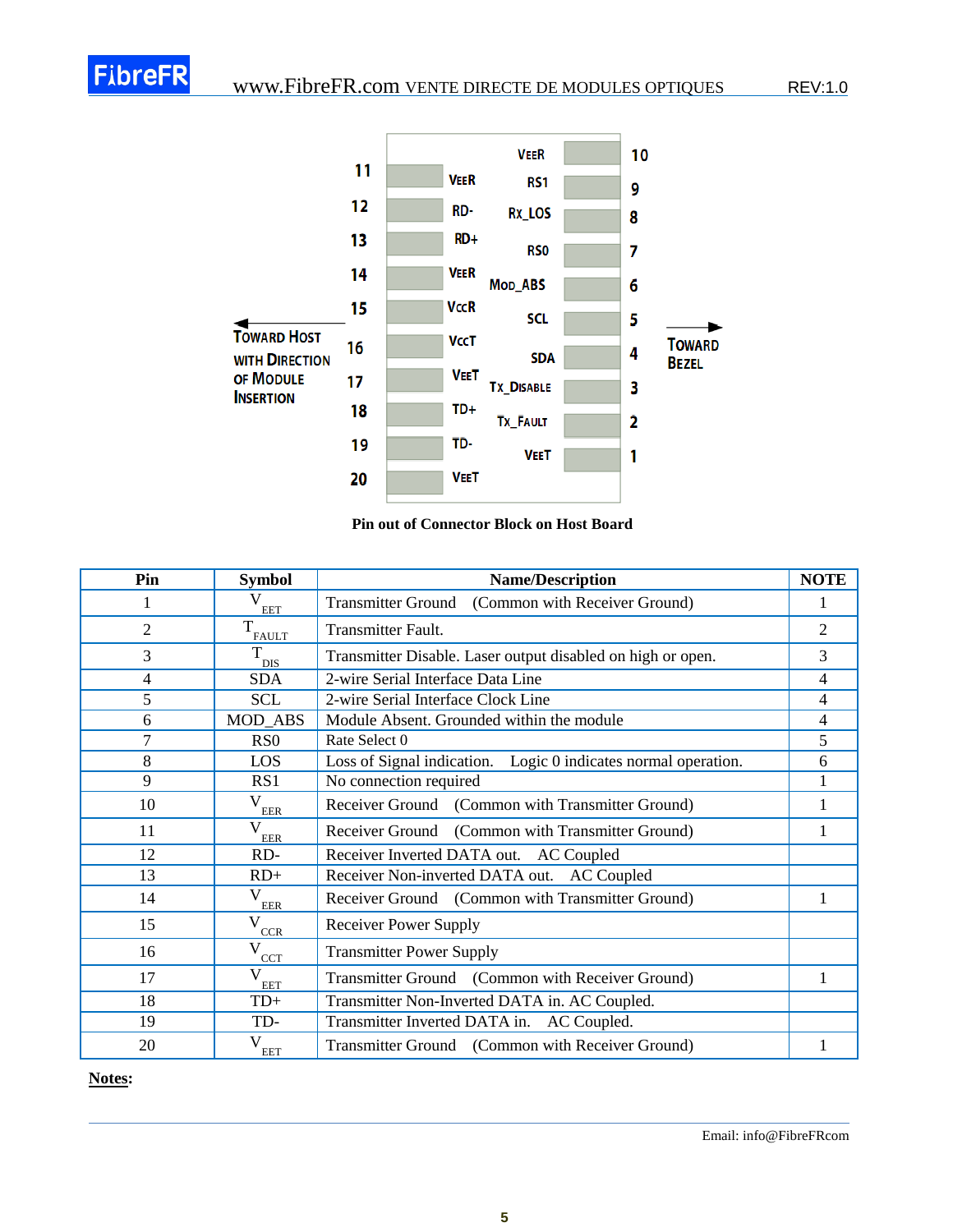1. Circuit ground is internally isolated from chassis ground.

**FibreFR** 

- $2.$  $F_A U L T$  is an open collector/drain output, which should be pulled up with a 4.7k – 10k Ohms resistor on the host board if intended for use. Pull up voltage should be between  $2.0V$  to Vcc + 0.3V.A high output indicates a transmitter fault caused by either the TX bias current or the TX output power exceeding the preset alarm thresholds. A low output indicates normal operation. In the low state, the output is pulled to  $< 0.8V$ .
- 3. Laser output disabled on  $T_{\text{DIS}} > 2.0V$  or open, enabled on  $T_{\text{DIS}} < 0.8V$ .
- 4. Should be pulled up with 4.7kΩ- 10kΩ host board to a voltage between 2.0V and 3.6V. MOD\_ABS pulls line low to indicate module is plugged in.
- 5. Internally pulled down per SFF-8431 Rev 4.1.
- 6. LOS is open collector output. It should be pulled up with  $4.7k\Omega 10k\Omega$  on host board to a voltage between 2.0V and 3.6V. Logic 0 indicates normal operation; logic 1 indicates loss of signal.

### VI. **Digital Diagnostic Functions**

FibreFR-X SFP-10GZR55-80 transceivers support the 2-wire serial communication protocol as defined in the SFP+ MSA.

The standard SFP serial ID provides access to identification information that describes the transceiver's capabilities, standard interfaces, manufacturer, and other information.

Additionally, FibreFR-X SFP+ transceivers provide a unique enhanced digital diagnostic monitoring interface, which allows real-time access to device operating parameters such as transceiver temperature, laser bias current, transmitted optical power, received optical power and transceiver supply voltage. It also defines a sophisticated system of alarm and warning flags, which alerts end-users when particular operating parameters are outside of a factory set normal range.

The SFP MSA defines a 256-byte memory map in EEPROM that is accessible over a 2-wire serial interface at the 8 bit address 1010000X (A0h).The digital diagnostic monitoring interface makes use of the 8 bit address 1010001X (A2h), so the originally defined serial ID memory map remains unchanged.

The operating and diagnostics information is monitored and reported by a Digital Diagnostics Transceiver Controller (DDTC) inside the transceiver, which is accessed through a 2-wire serial interface. When the serial protocol is activated, the serial clock signal (SCL, Mod Def 1) is generated by the host. The positive edge clocks data into the SFP transceiver into those segments of the E2PROM that are not write-protected. The negative edge clocks data from the SFP transceiver. The serial data signal (SDA, Mod Def 2) is bi-directional for serial data transfer. The host uses SDA in conjunction with SCL to mark the start and end of serial protocol activation. The memories are organized as a series of 8-bit data words that can be addressed individually or sequentially.

### **VII. Recommended Interface Circuit**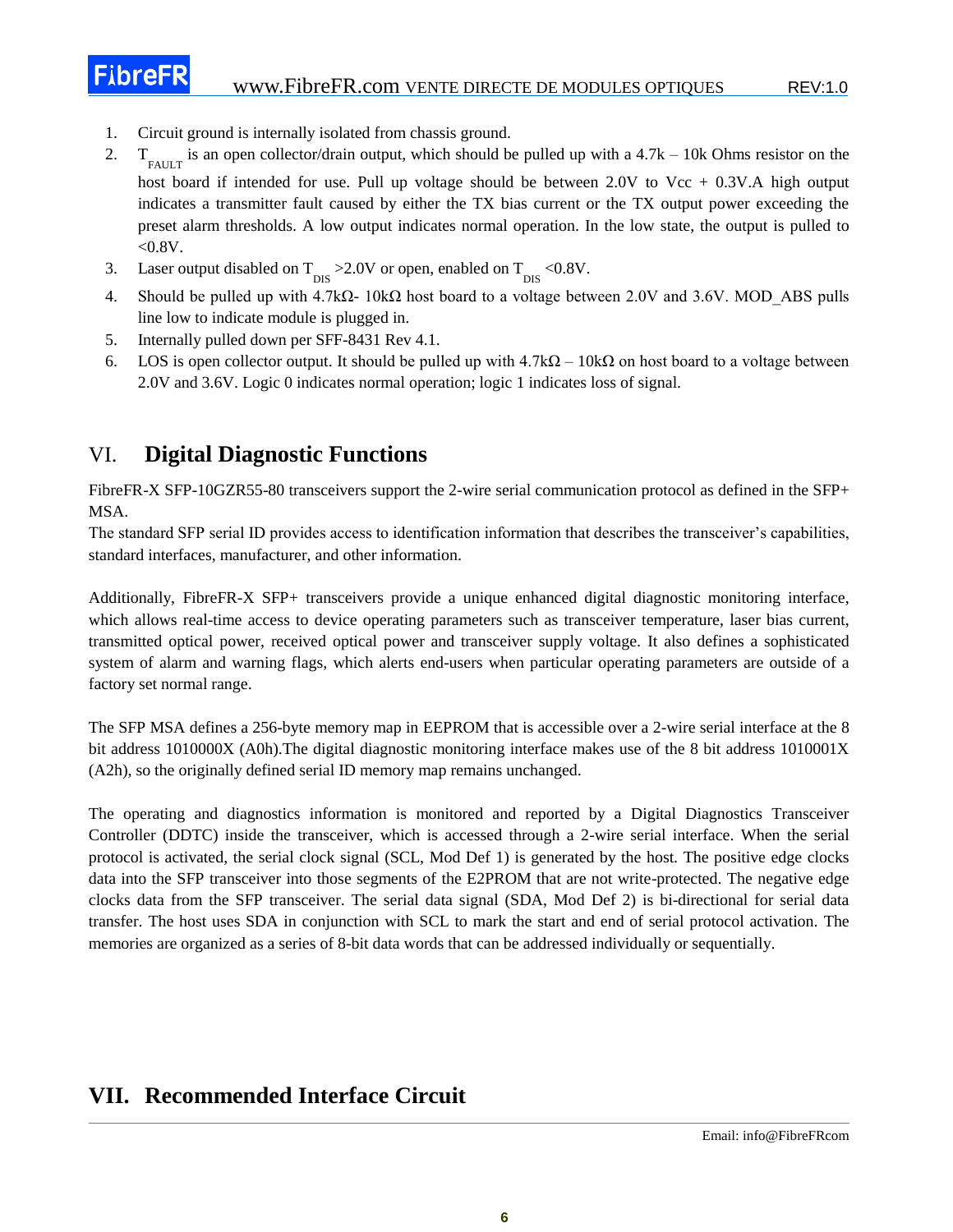

# **FibreFR** [www.FibreFR.com](http://www.fibrefr.com/) VENTE DIRECTE DE MODULES OPTIQUES REV:1.0



### **VIII. Outline Dimensions**